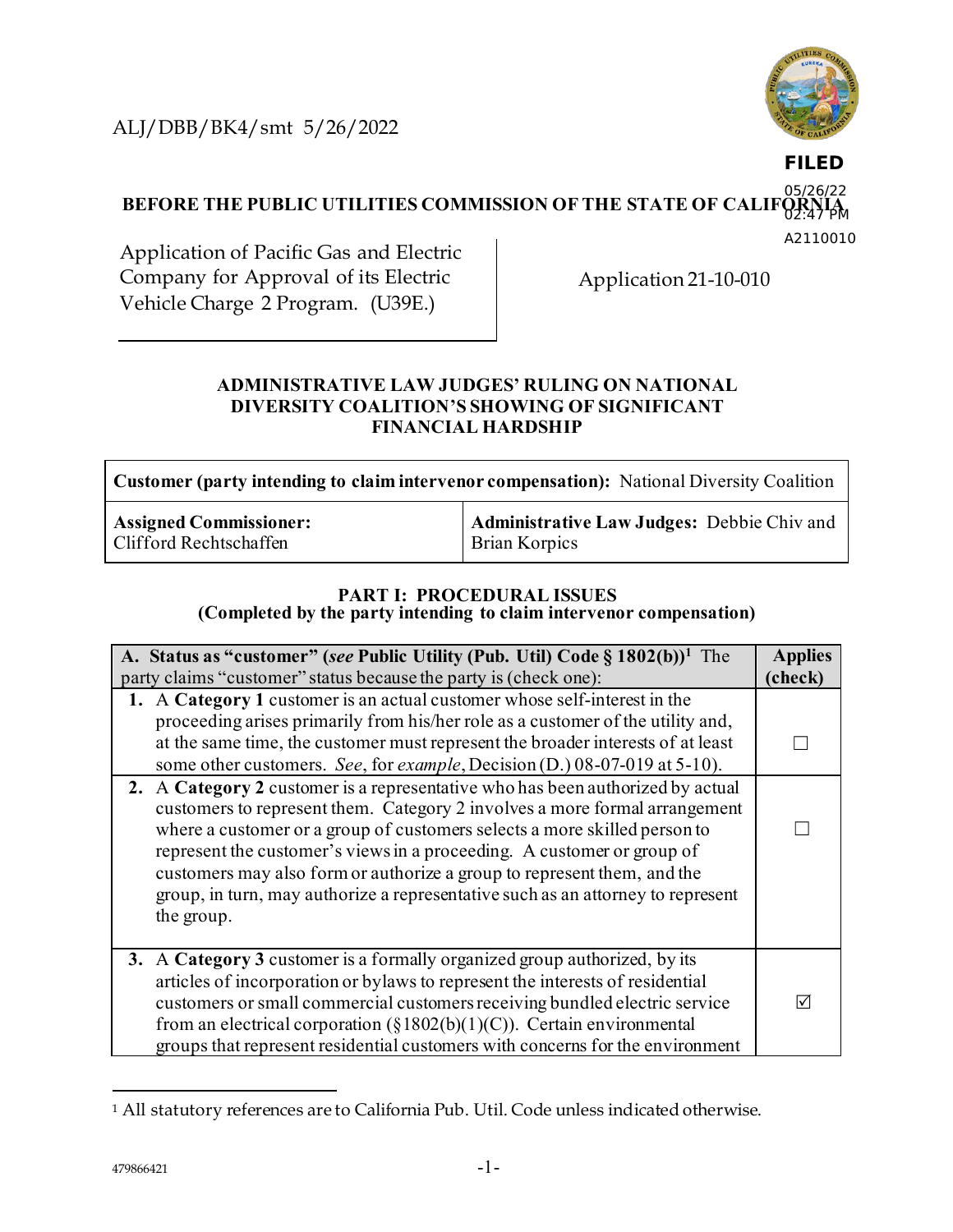| may also qualify as Category 3 customers, even if the above requirement is not<br>specifically met in the articles or bylaws. See D.98-04-059, footnote at 30.                                                                                                                                                                                                                                                                                                                                                                                                                                                                                                                                                                                                                                        |  |
|-------------------------------------------------------------------------------------------------------------------------------------------------------------------------------------------------------------------------------------------------------------------------------------------------------------------------------------------------------------------------------------------------------------------------------------------------------------------------------------------------------------------------------------------------------------------------------------------------------------------------------------------------------------------------------------------------------------------------------------------------------------------------------------------------------|--|
| 4. The party's detailed explanation of the selected customer category.                                                                                                                                                                                                                                                                                                                                                                                                                                                                                                                                                                                                                                                                                                                                |  |
| The party's explanation of its status as a Category 1 customer. A party seeking<br>status as a Category 1 customer must describe the party's own interest in the<br>proceeding and show how the customer's participation goes beyond just his/her<br>own self-interest and will benefit other customers. Supporting documents must<br>include a copy of the utility's bill.                                                                                                                                                                                                                                                                                                                                                                                                                           |  |
| The party's explanation of its status as a Category 2 customer. A party seeking<br>status as a Category 2 customer must identify the residential customer(s) being<br>represented and provide authorization from at least one customer.                                                                                                                                                                                                                                                                                                                                                                                                                                                                                                                                                               |  |
| The party's explanation of its status as a Category 3 customer. If the party<br>represents residential and small commercial customers receiving bundled electric<br>service from an electrical corporation, it must include in the Notice of Intent either<br>the percentage of group members that are residential ratepayers or the percentage<br>of the members who are receiving bundled electric service from an electrical<br>corporation. Supporting documentation for this customer category must include<br>current copies of the articles of incorporation or bylaws. If current copies of the<br>articles and bylaws have already been filed with the Commission, only a specific<br>reference (the proceeding's docket number and the date of filing) to such filings<br>needs to be made. |  |
| Cal Pub. Util. Code $\S1802(b)(1)(C)$ requires that organizations claiming<br>Category 3 customer status be authorized in their bylaws to represent the<br>interests of residential customers. In its bylaws, NDC is authorized to actively<br>participate and intervene before the California Public Utilities Commission on<br>all matters that can or could affect directly or indirectly the interests of minority<br>consumers, ratepayers, and small businesses. NDC's bylaws (filed<br>February 5, 2018 in A.17-10-007 et. al) reflect its "customer" status, as found<br>most recently in a ruling by Administrative Law Judge (ALJ) Stevens in<br>A.19-11-018 et. al dated October 09, 2020.                                                                                                 |  |
| NDC is a $501(c)(3)$ non-profit, made up of numerous separate non-profit,<br>community-based, and faith-based organizations that each serve ratepayers in<br>minority communities in different ways. NDC member organizations are united<br>by their desire, expertise, and experience in bringing about greater financial<br>equality and empowerment for underserved groups. NDC as a group and<br>through its members has participated in numerous cases before the California<br>Public Utilities Commission, including A.14-04-014, A.15-02-009,<br>A.17-10-020 et. al, A.18-06-015, and A.19-10-012 among others. (NDC<br>members have formerly organized under the name "Joint Minority Parties" in                                                                                            |  |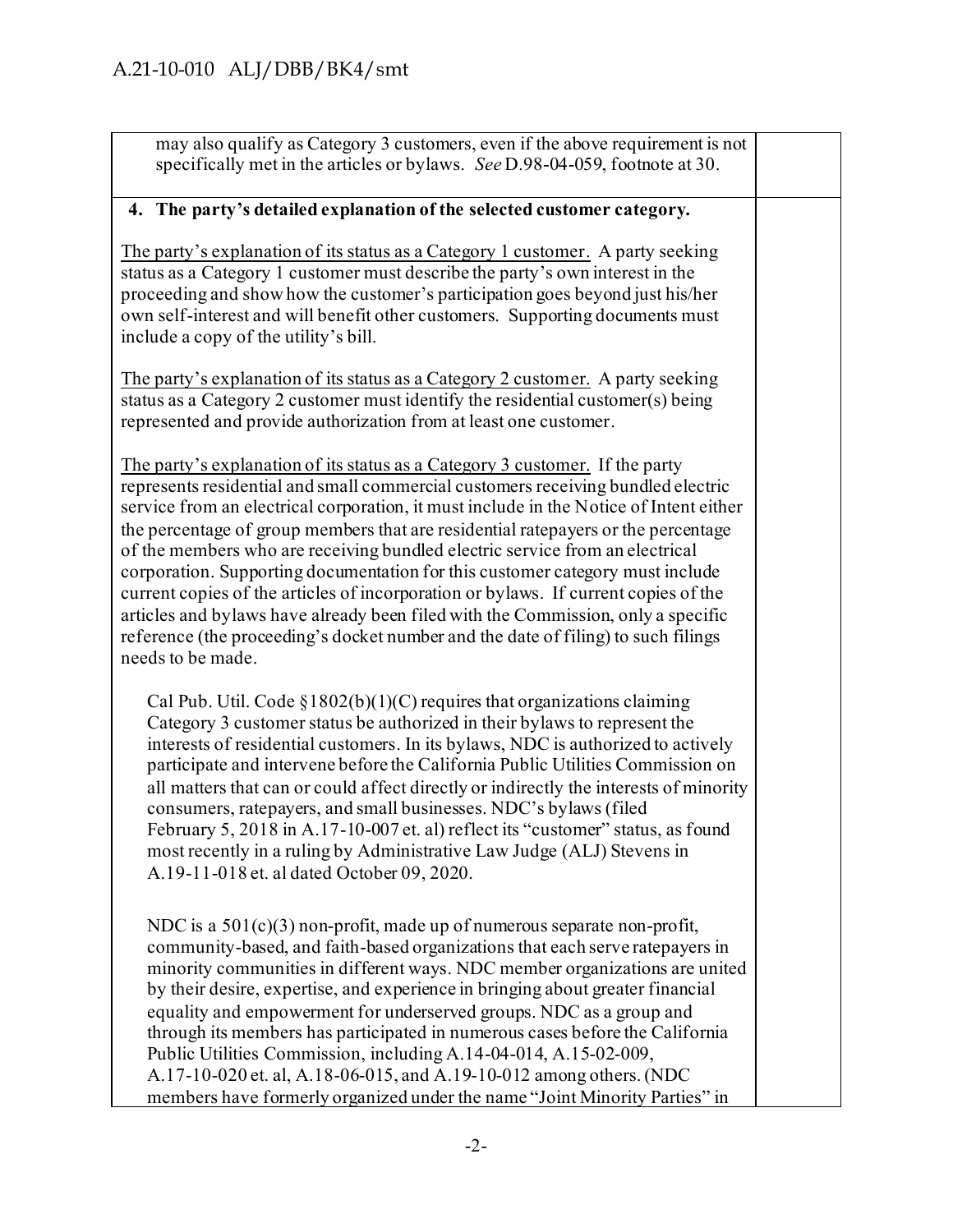|                                                                                | prior CPUC proceedings and were represented by the National Asian American<br>Coalition). It is difficult to assign a percentage to the members of NDC who<br>represent residential ratepayers or otherwise, for NDC does not have a<br>traditional membership structure. NDC members provide direct services in their<br>communities, primarily to residential ratepayers directly, but to some extent<br>also supporting minority small business owners as well.                                                                                                                                                                                                                                                                                                                                                     |                               |
|--------------------------------------------------------------------------------|------------------------------------------------------------------------------------------------------------------------------------------------------------------------------------------------------------------------------------------------------------------------------------------------------------------------------------------------------------------------------------------------------------------------------------------------------------------------------------------------------------------------------------------------------------------------------------------------------------------------------------------------------------------------------------------------------------------------------------------------------------------------------------------------------------------------|-------------------------------|
|                                                                                | NDC members and affiliate organizations include the National Asian<br>American Coalition, Advancing the Seed, Inc., African American Chamber<br>of Commerce, African American Fire Fighter Museum, Asian Business<br>Association, Asian Journal, Boys of Color of Santa Ana, Community<br>Connections LLC, COR Community Development Corporation, El Mundo,<br>Impact Southern California, Instituto de Avance Latino, Island Pacific<br>Supermarkets, The Jesse Miranda Center for Hispanic Leadership, Korean<br>American Coalition LA, Latino Coalition for Community Leadership, Los<br>Angeles Latino Chamber of Commerce, Macedonia Community<br>Development Corporation, Network of Myanmar American Association,<br>Santa Maria Group, OASIS Center International, Templo Calvario CDC,<br>Youth Business USA. |                               |
|                                                                                | Do you have any direct economic interest in outcomes of the proceeding? 2                                                                                                                                                                                                                                                                                                                                                                                                                                                                                                                                                                                                                                                                                                                                              | $\Box$ Yes                    |
|                                                                                | If "Yes", explain:                                                                                                                                                                                                                                                                                                                                                                                                                                                                                                                                                                                                                                                                                                                                                                                                     | $\boxtimes$ No                |
|                                                                                | B. Conflict of Interest (§ 1802.3)                                                                                                                                                                                                                                                                                                                                                                                                                                                                                                                                                                                                                                                                                                                                                                                     | <b>Check</b>                  |
|                                                                                | 1. Is the customer a representative of a group representing the interests of small<br>commercial customers who receive bundled electric service from an electrical<br>corporation?                                                                                                                                                                                                                                                                                                                                                                                                                                                                                                                                                                                                                                     | $\Box$ Yes<br>$\boxtimes$ No* |
|                                                                                | 2. If the answer to the above question is "Yes", does the customer have a conflict<br>arising from prior representation before the Commission?                                                                                                                                                                                                                                                                                                                                                                                                                                                                                                                                                                                                                                                                         | $\exists$ Yes<br>$\square$ No |
| C. Timely Filing of Notice of Intent to Claim Intervenor Compensation (NOI) (§ |                                                                                                                                                                                                                                                                                                                                                                                                                                                                                                                                                                                                                                                                                                                                                                                                                        |                               |
| $1804(a)(1)$ :                                                                 |                                                                                                                                                                                                                                                                                                                                                                                                                                                                                                                                                                                                                                                                                                                                                                                                                        |                               |
|                                                                                | 1. Is the party's NOI filed within 30 days after a prehearing conference (PHC)?<br>Date of PHC: 12/1/2021                                                                                                                                                                                                                                                                                                                                                                                                                                                                                                                                                                                                                                                                                                              | $\Box$ Yes<br>$\square$ No    |
|                                                                                | 2. Is the party's NOI filed at another time (for example, because no Prehearing<br>Conference was held, the proceeding will take less than 30 days, the schedule did                                                                                                                                                                                                                                                                                                                                                                                                                                                                                                                                                                                                                                                   | $\Box$ Yes<br>$\Box$ No       |
|                                                                                |                                                                                                                                                                                                                                                                                                                                                                                                                                                                                                                                                                                                                                                                                                                                                                                                                        |                               |

<sup>2</sup> *See* Rule 17.1(e).

<sup>\*</sup> As indicated in Part 1, Section A.4, NDC members primarily represent individual residential ratepayers. A small proportion of NDC members provide services to small business owners. Because NDC's advocacy focuses on impacts to individual ratepayers and the minority community, and because NDC has no conflict arising from prior representation before the Commission, we interpret this question as not applying to NDC under the intent of 1802.3.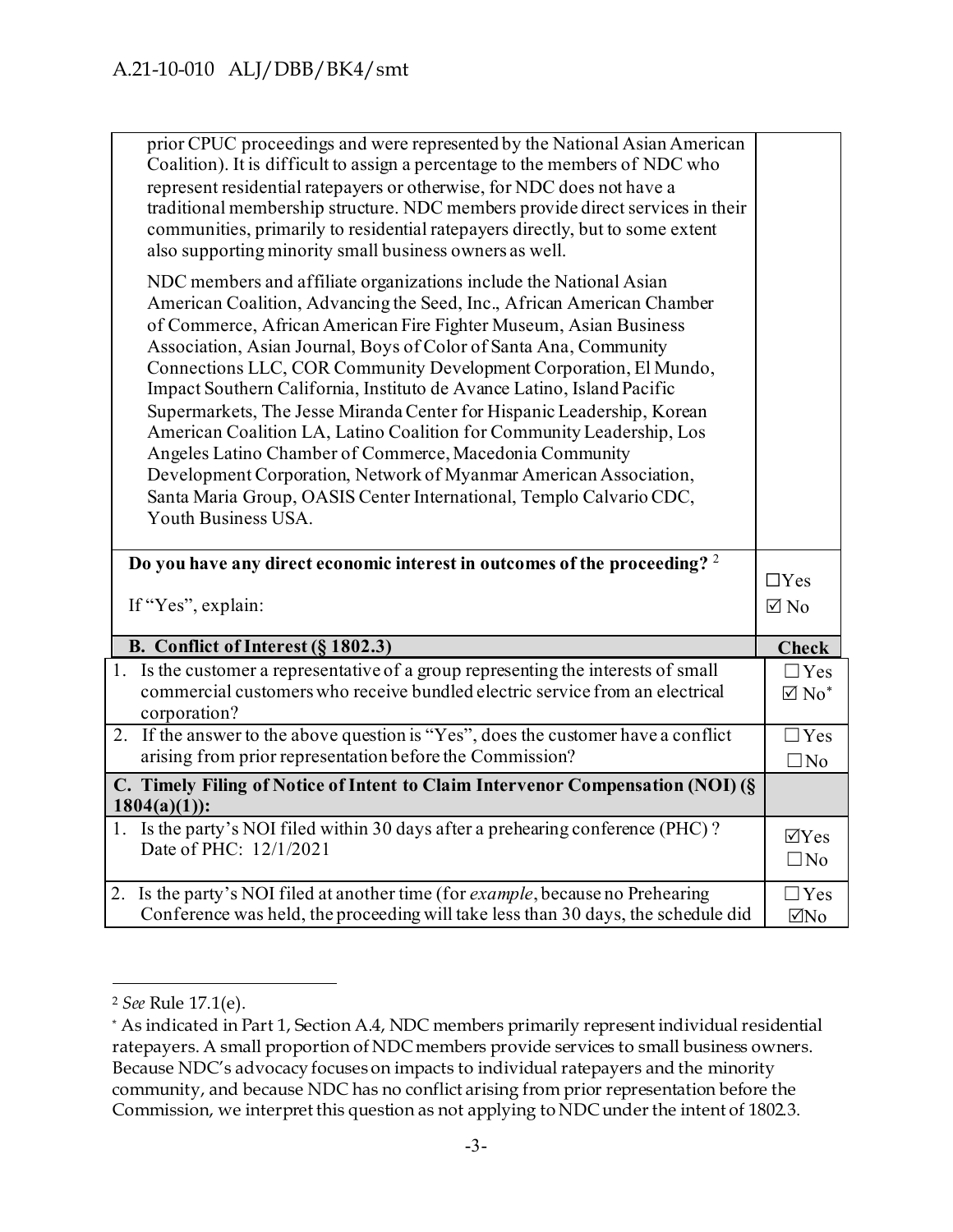not reasonably allow parties to identify issues within the timeframe normally permitted, or new issues have emerged)?

2a. The party's description of the reasons for filing its NOI at this other time:

2b. The party's information on the proceeding number, date, and decision number for any Commission decision, Commissioner ruling, ALJ's ruling, or other document authorizing the filing of NOI at that other time: 

#### **PART II: SCOPE OF ANTICIPATED PARTICIPATION (Completed by the party intending to claim intervenor compensation)**

## **A. Planned Participation (§ 1804(a)(2)(A)):**

The party's statement of the issues on which it plans to participate:

As a non-profit with a mission to empower minority and low-income communities, the National Diversity Coalition (NDC) intends to review the following issues:

- 1) Do budget estimates properly minimize costs and maximize benefits?
- 2) Does the proposal incorporate lessons learned from the pilot programs to increase efficiency and effectiveness?
- 3) Do deployment targets appropriately prioritize underserved communities?
- 4) Are incentives levels and amounts of utility ownership reasonable, so that they will promote the competitive EV market and transition off of ratepayer funding?
- 5) Are sufficient evaluation metrics and reporting requirements in place that ensure ratepayer and environmental benefits?
- 6) Other procedural and public interest issues.

The party's explanation of how it plans to avoid duplication of effort with other parties:

NDC represents constituencies that are not otherwise adequately represented in these proceedings or at this Commission, and has a grassroots perspective, distinct from other intervenors. NDC will also strive to coordinate with other ratepayer advocacy organizations with regard to submissions to the CPUC, utilizing joint comments when appropriate, and will meet and confer when possible.

The party's description of the nature and extent of the party's planned participation in this proceeding (to the extent that it is possible to describe on the date this NOI is filed).

NDC plans to prepare filings, briefs, and testimony, conduct research and discovery, provide issue identification, case strategy, program design recommendations, and engage in negotiations and settlements as necessary, and participate in all hearings, conferences, workshops, etc. to the extent possible.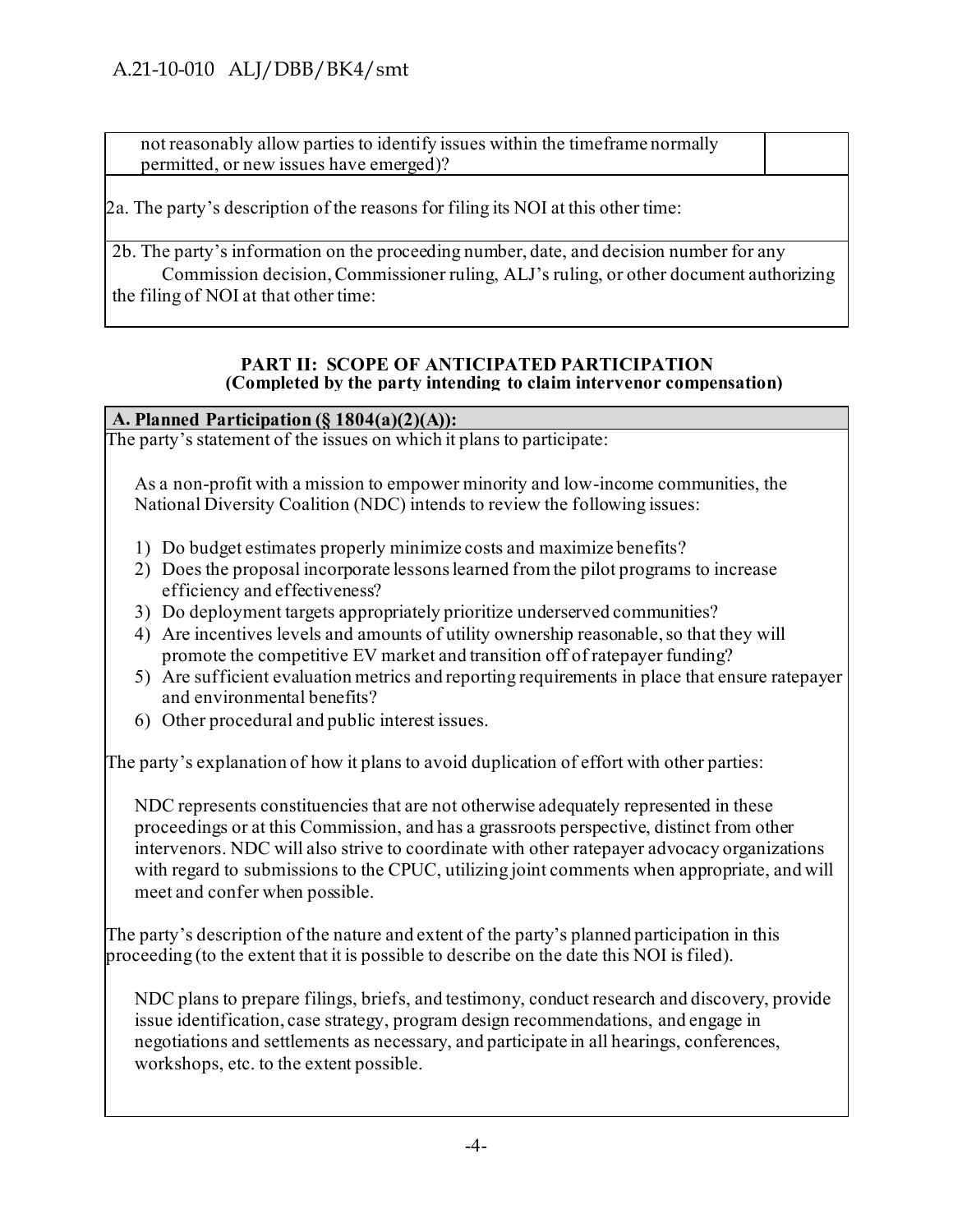## A.21-10-010 ALJ/DBB/BK4/smt

| B. The party's itemized estimate of the compensation that the party expects to request, |              |                   |                            |                |
|-----------------------------------------------------------------------------------------|--------------|-------------------|----------------------------|----------------|
| based on the anticipated duration of the proceeding $(\S 1804(a)(2)(A))$ :              |              |                   |                            |                |
| <b>Item</b>                                                                             | <b>Hours</b> | Rate \$           | <b>Total S</b>             | #              |
| ATTORNEY, EXPERT, AND ADVOCATE FEES                                                     |              |                   |                            |                |
| Tadashi Gondai                                                                          | 125          | \$571             | \$71,375                   |                |
| Attorney $#2$                                                                           | 100          | \$699             | \$69,900                   | $\overline{2}$ |
| Faith Bautista                                                                          | 5            | \$442             | \$2,210                    | 3              |
|                                                                                         |              |                   | <b>Subtotal: \$143,485</b> |                |
|                                                                                         |              | <b>OTHER FEES</b> |                            |                |
|                                                                                         |              |                   |                            |                |
|                                                                                         |              |                   |                            |                |
| Subtotal: \$0                                                                           |              |                   |                            |                |
| <b>COSTS</b>                                                                            |              |                   |                            |                |
|                                                                                         |              |                   |                            |                |
|                                                                                         |              |                   |                            |                |
| Subtotal: \$0                                                                           |              |                   |                            |                |
| TOTAL ESTIMATE: \$143,485                                                               |              |                   |                            |                |

#### **Estimated Budget by Issues:**

At this point, NDC is unable to estimate with any certainty what it will cost to participate in this proceeding per issue. However, NDC will make every effort to diligently track and document all hours and expenses. NDC estimated budget by issue consists of the following:

- 1) Do budget estimates properly minimize costs and maximize benefits? 20%
- 2) Does the proposal incorporate lessons learned from the pilot programs to increase efficiency and effectiveness? – 20%
- 3) Do deployment targets appropriately prioritize underserved communities? 20%
- 4) Are incentives levels and amounts of utility ownership reasonable, so that they will promote the competitive EV market and transition off of ratepayer funding? – 15%
- 5) Are sufficient evaluation metrics and reporting requirements in place that ensure ratepayer and environmental benefits? – 15%
- 6) Other procedural and public interest issues.  $-10\%$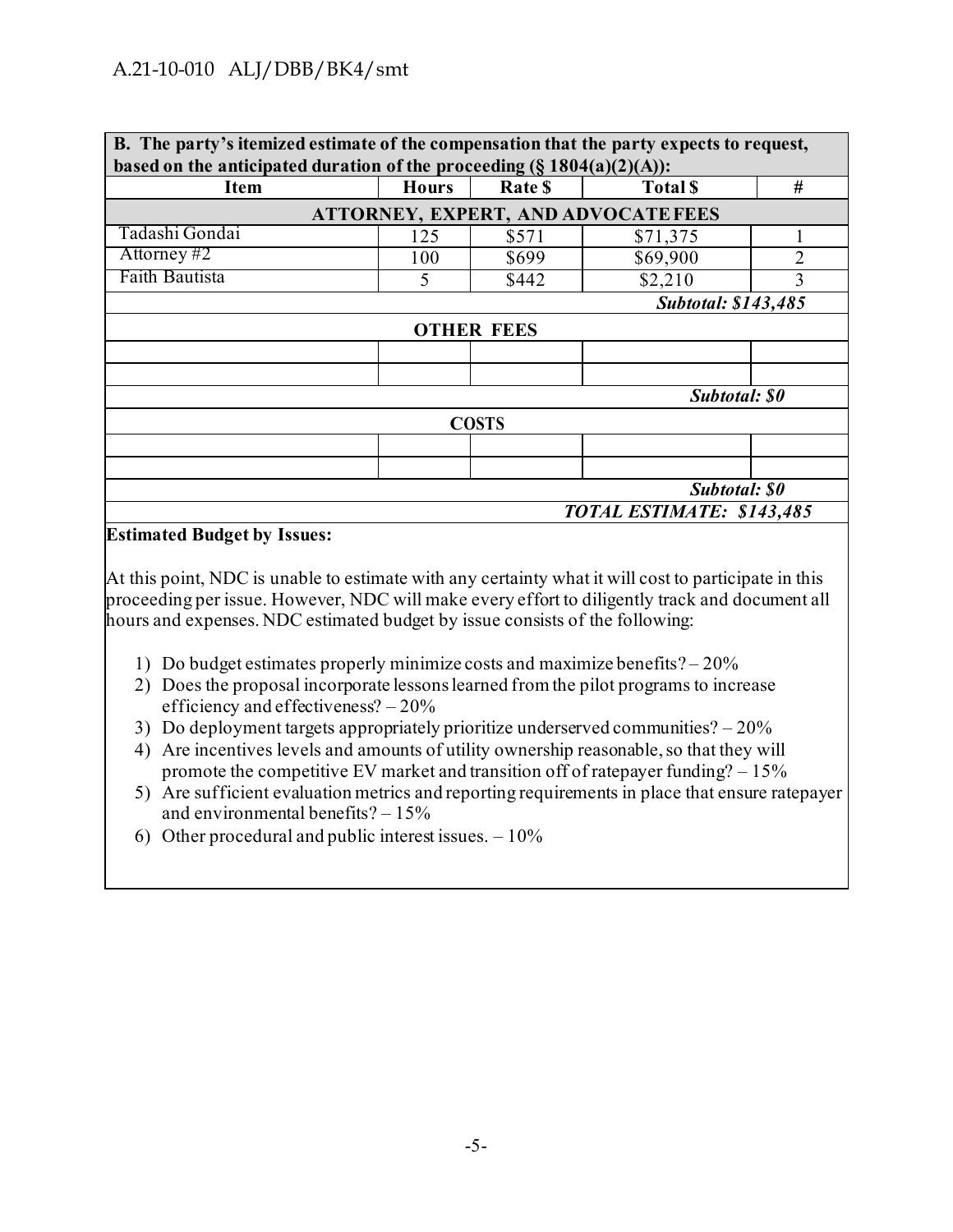## **PART III: SHOWING OF SIGNIFICANT FINANCIAL HARDSHIP (Completed by party intending to claim intervenor compensation)**

| A. The party claims that participation or intervention in this proceeding<br>without an award of fees or costs imposes a significant financial hardship, on<br>the following basis:                                                                                                                                                                                                                                                                                                                                                                                                                                                                                                                                                                                                                                                                                                                                                                                     | <b>Applies</b><br>(check) |
|-------------------------------------------------------------------------------------------------------------------------------------------------------------------------------------------------------------------------------------------------------------------------------------------------------------------------------------------------------------------------------------------------------------------------------------------------------------------------------------------------------------------------------------------------------------------------------------------------------------------------------------------------------------------------------------------------------------------------------------------------------------------------------------------------------------------------------------------------------------------------------------------------------------------------------------------------------------------------|---------------------------|
| 1. The customer cannot afford, without undue hardship, to pay the costs of effective<br>participation, including advocate's fees, expert witness fees, and other reasonable costs of<br>participation. $(\S 1802(h))$                                                                                                                                                                                                                                                                                                                                                                                                                                                                                                                                                                                                                                                                                                                                                   |                           |
| 2. In the case of a group or organization, the economic interest of the Individual<br>members of the group or organization is small in comparison to the costs of effective<br>participation in the proceeding. $(\S 1802(h))$                                                                                                                                                                                                                                                                                                                                                                                                                                                                                                                                                                                                                                                                                                                                          |                           |
| 3. The eligible local government entities' participation or intervention without an award<br>of fees or costs imposes a significant financial hardship. $(\S 1803.1(b))$ .                                                                                                                                                                                                                                                                                                                                                                                                                                                                                                                                                                                                                                                                                                                                                                                              | - 1                       |
| 4. A § 1802(h) or § 1803.1(b) finding of significant financial hardship in another<br>proceeding, made within one year prior to the commencement of this proceeding, created<br>a rebuttable presumption in this proceeding $(\S 1804(b)(1))$ .                                                                                                                                                                                                                                                                                                                                                                                                                                                                                                                                                                                                                                                                                                                         | ☑                         |
| Commission's finding of significant financial hardship made in proceeding<br>A.19-11-018<br>number:                                                                                                                                                                                                                                                                                                                                                                                                                                                                                                                                                                                                                                                                                                                                                                                                                                                                     |                           |
| Date of ALJ's Ruling (or CPUC Decision) in which the finding of significant financial<br>hardship was made: October 9, 2020                                                                                                                                                                                                                                                                                                                                                                                                                                                                                                                                                                                                                                                                                                                                                                                                                                             |                           |
| B. The party's explanation of the factual basis for its claim of "significant financial<br>hardship" (§ 1802(h) or § 1803.1(b)) (necessary documentation, if warranted, is<br>attached to the NOI:                                                                                                                                                                                                                                                                                                                                                                                                                                                                                                                                                                                                                                                                                                                                                                      |                           |
| The Commission has previously ruled in numerous cases that NDC qualifies for significant<br>financial hardship pursuant to $\S 1802(g)$ , most recently in A.19-11-018 in the ALJ's Ruling on<br>National Diversity Coalition's Showing of Significant Financial Hardship, issued on<br>October 9, 2020 by Judge Stevens.                                                                                                                                                                                                                                                                                                                                                                                                                                                                                                                                                                                                                                               |                           |
| The "comparison test" to establish significant financial hardship found in $\S 1802(h)$ requires<br>that "the economic interest of the individual members of the group or organization is small in<br>comparison to the cost of effective participation in the proceeding." The cost of NDC's<br>participation in CPUC proceedings is estimated based on the number of hours likely<br>necessary for effective participation, prior participation levels, and historical costs and fees.<br>The estimated cost of participation substantially outweighs the small financial benefits that<br>individual NDC members or community constituents might realize from the overarching<br>reductions to program costs, changes to program design, and policy reforms that NDC<br>advocates for. NDC's members represent low-income, minority ratepayers and small business<br>owners. Accordingly, these economic interests are small relative to the costs of participation. |                           |